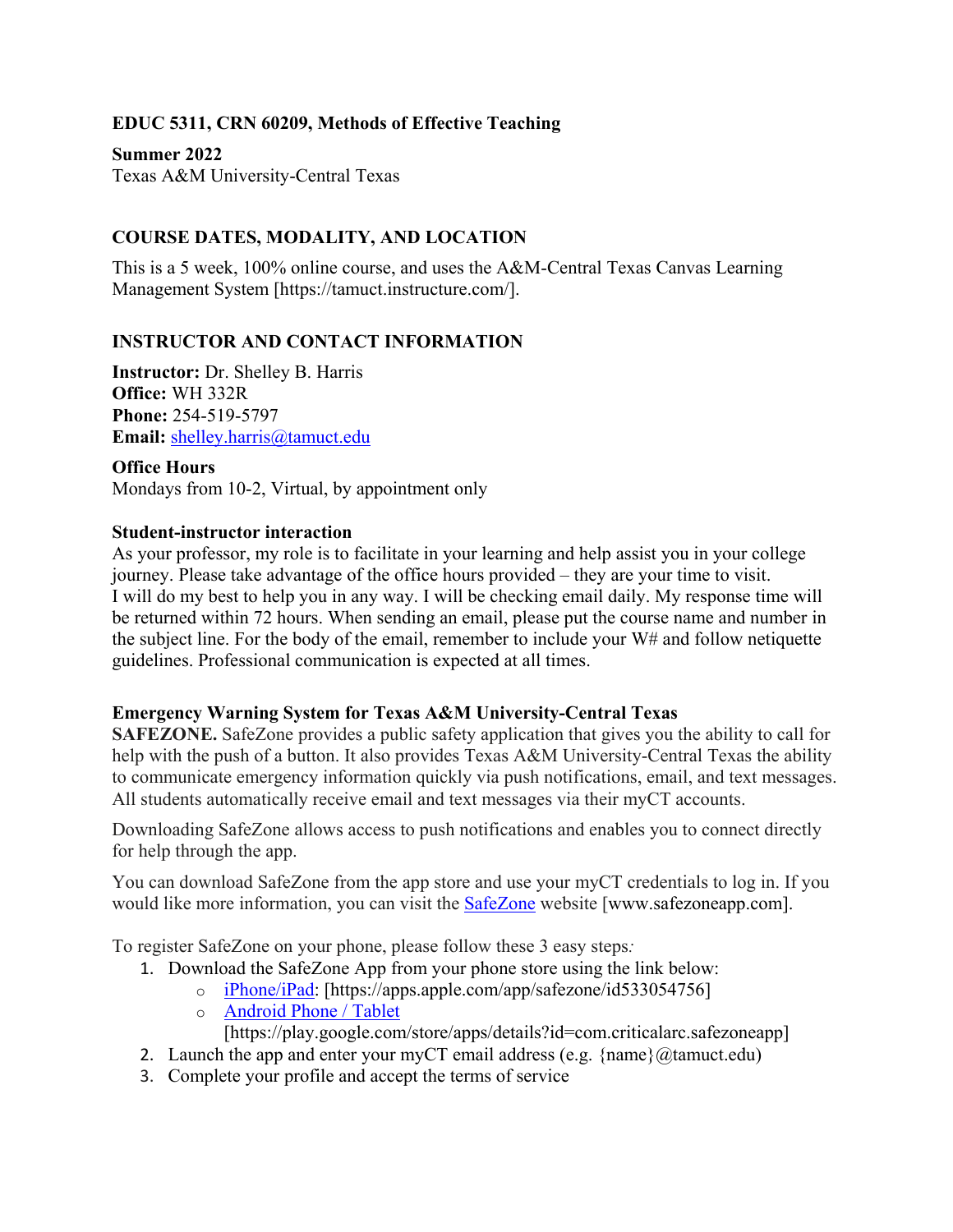#### **COURSE INFORMATION**

#### **Course Overview and description:**

An examination of the relationship between the state-adopted curriculum, learner-centered proficiencies and best practices. Topics include: the lesson cycle, models of learning, instruction, uses of technology, assessment, micro-teaching, learning styles, multiple intelligences and emotional intelligence

#### **Course Objective:**

Upon completion of this course students will understand and be able to implement the elements of effective instruction. These include: lesson planning, classroom management, writing effect lesson plan objectives, utilizing appropriate assessments and all elements of best practice.

#### **Student Learning Outcomes:**

- 1. Understand how to manage a classroom;
- 2. Know the lesson cycle and how it relates to lesson planning;
- 3. Implement practice teaching using micro-teaches;
- 4. Know the importance of how and when to utilize bloom's taxonomy;
- 5. Know how to write effective lesson plan objectives and the various types of objectives;
- 6. Know the various types of assessments and their uses;
- 7. Understand the value and use of direct instruction
- 8. Observe of classrooms through field experience
- 9. Know best practices of teaching

#### **Competency Goals Statements (certification or standards)**

The students will demonstrate mastery of the content knowledge required of an entry-level educator in this field in Texas public schools for the following TExES Competencies:

#### https://tea.texas.gov/sites/default/files/PPr%20EC-12%20Standards.pdf

Standard 1: The teacher designs instruction appropriate for all students that reflects an understanding of relevant content and is based on continuous and appropriate assessment.

\*Content and Pedagogy

\*Selection of Instructional Goals and Objectives

\*Resources

- \*Designing Coherent Instruction Designing Coherent Instruction
- \*Assessment of Student Learning Assessment of Student Learning

## **Required Reading and Textbook(s)**

*All reading materials will be in Canvas.*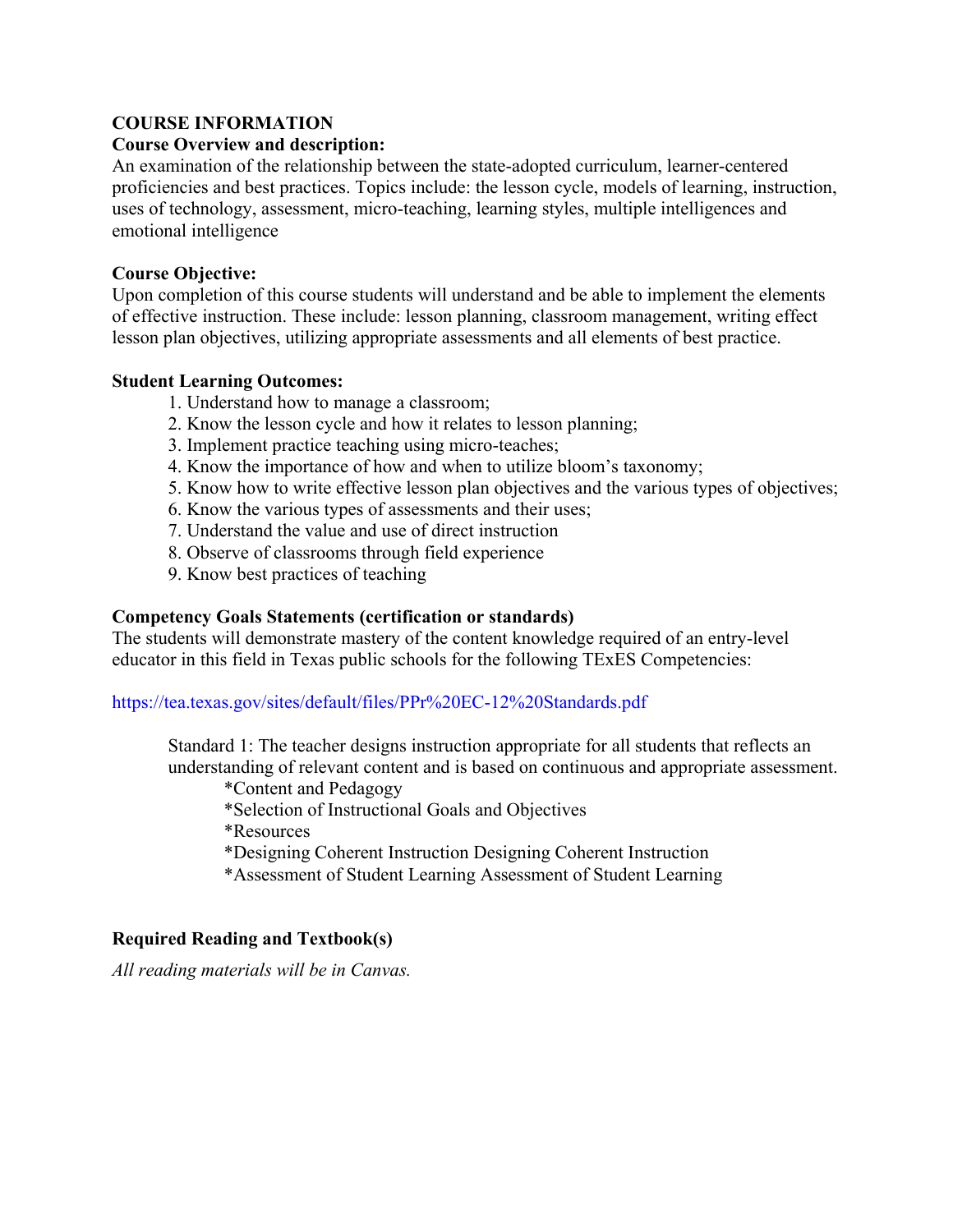## **COURSE REQUIREMENTS**

1. **Discussion Prompts.** (3 @ 25 each - 75 points) Students will respond to a Discussion Prompt from our selected readings and videos. Each student will reply to two classmates in a meaningful way. APA format, 400 word count, and netiquette rules apply. Rubric is in Canvas.

**2. Lesson Plans**. (25 points @ - 75 points) Students will create three (3) lesson plans using the Madeline Hunter, 5E and student choice. Subject matter and grade level will be indicative of the certification being sought. Students will be graded based on appropriateness of topic in connection to the format and creativity. Lesson Plan templates and rubrics are in Canvas.

3. **Micro-Teach.** (50 points) Students will select one of their lesson plans to teach using Studio. The lesson will include a powerpoint and other visual aids. Presentations must be interesting, engaging and incorporating all aspects of the lesson cycle. Rubric is in Canvas.

4. **Formative Assessment Starter Pack.** (100 points) Students will create a "notebook" of 25 formative assessments they can use in the classroom. Each assessment item will include the name, description, application/steps and appropriateness to the content/grade level. Rubric and sample assessments are in Canvas.

*\*\*You will also have certification requirements. Please refer to Canvas for due dates.*

#### **Grading Criteria Rubric and Conversion**

Grades will be assigned at the end of the semester on the following basis:  $A = 270 - 300$  points

 $B = 269 - 240$  points  $C = 239 - 210$  points  $D = 209 - 180$  points  $F = 179$  points

## **Posting of Grades**

All assignments are due on Sunday at 11:59 as assigned for that week. Grades will be posted on the Canvas Grade book where students can monitor their status. Turn-around time for grades to be posted are within 1 week. Larger projects may take more time. If you have any questions or concerns, please do not hesitate to email me or come by my office.

#### **Grading Policies**

All assignments must be submitted on time to receive full credit. Any late assignment submitted will have an automatic 25% deduction or not accepted per the instructor's decision. Note: Arrangements in exceptional circumstances (hospitalization, catastrophe, etc.) are the responsibility of the student. This means you must meet with the instructor to discuss the situation and provide documentation. If you are having technology difficulties, email the assignment to yourself and print in the library. Paper copies and/or Canvas copies of assignments are necessary to receive a grade.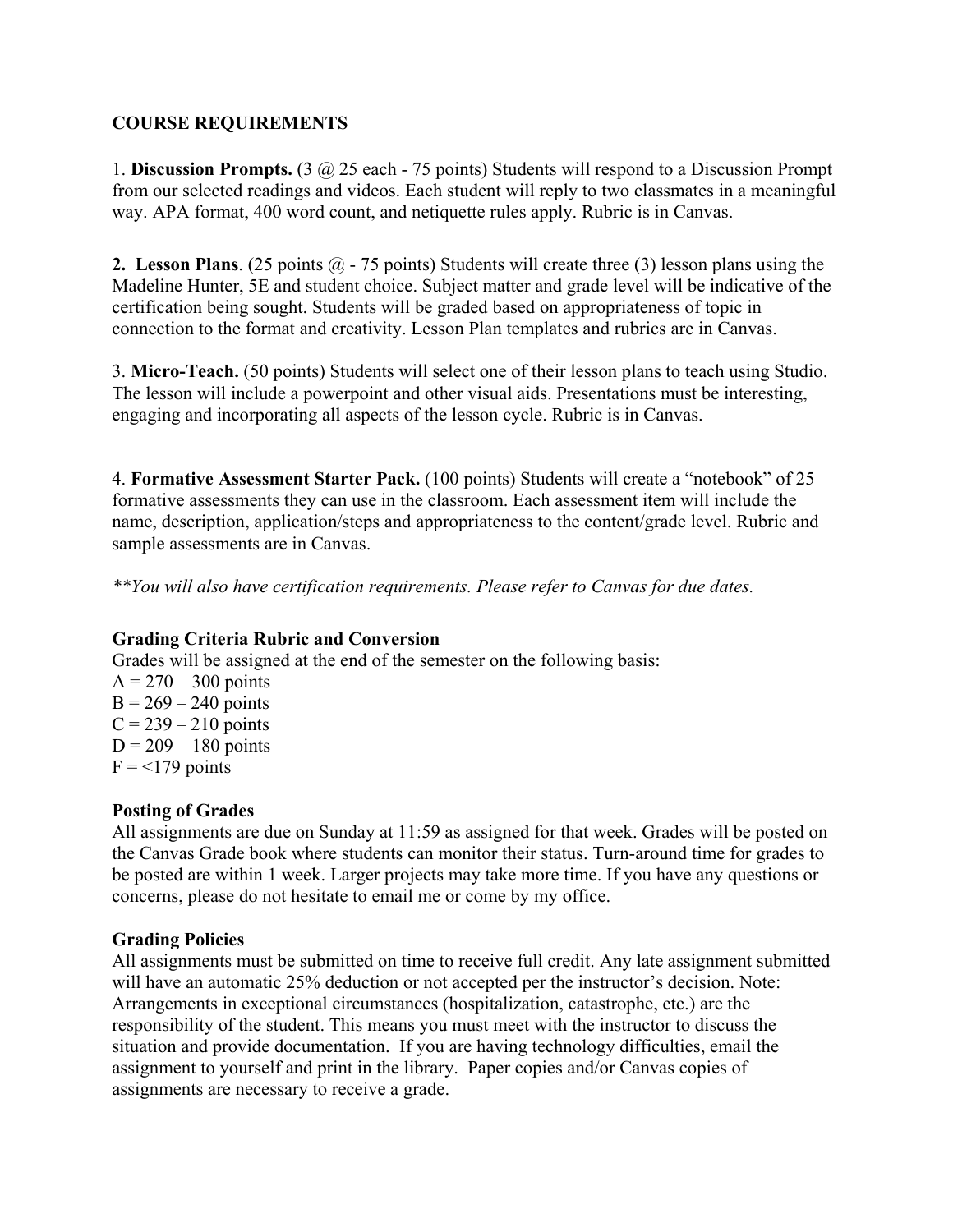|  |  |  |  | Module 1: *Content and Pedagogy |
|--|--|--|--|---------------------------------|
|--|--|--|--|---------------------------------|

| <b>Topics</b>                                                                                                                                                                                                                                                                                                                                                                                                                                                                                                                       | Learning<br><b>Activities</b>                   | <b>Assessments</b>                                                                 |
|-------------------------------------------------------------------------------------------------------------------------------------------------------------------------------------------------------------------------------------------------------------------------------------------------------------------------------------------------------------------------------------------------------------------------------------------------------------------------------------------------------------------------------------|-------------------------------------------------|------------------------------------------------------------------------------------|
| 1.7k the importance of the state content<br>and performance standards as outlined in;<br>1.8k relevant content of the discipline<br>being taught, including concepts,<br>principles, relationships, methods of<br>inquiry, and key issues;<br>1.9k the significance of the vertical<br>alignment of content, including<br>prerequisite knowledge and skills;<br>1.10k how lesson content and skills<br>connect with other disciplines and within<br>the discipline; and<br>1.11k current research on best pedagogical<br>practices. | <b>Module Readings and</b><br><b>Activities</b> | <b>Assignment</b><br>Week 1: Discussion Prompt #1<br>Certification: Rep Test, 6/10 |

Module 2: \*Selection of Instructional Goals and Objectives

| <b>Topics</b>                                                                                                                                                                                                                                                                                                                                                                                                                                                                                                               | Learning<br><b>Activities</b>                  | <b>Assessments</b>                            |
|-----------------------------------------------------------------------------------------------------------------------------------------------------------------------------------------------------------------------------------------------------------------------------------------------------------------------------------------------------------------------------------------------------------------------------------------------------------------------------------------------------------------------------|------------------------------------------------|-----------------------------------------------|
| 1.12k the importance of developing<br>instructional goals and objectives that are<br>clear,<br>1.13k the importance of developing<br>instructional goals and objectives that can<br>be assessed;<br>1.14k the importance of developing<br>instructional goals and objectives that are<br>mental level, prior skills and knowledge,<br>background, and interests; and suitable for<br>students with varied learning needs; and<br>1.15k the importance of aligning<br>instructional goals with campus and<br>district goals. | <b>Module and Reading</b><br><b>Activities</b> | <b>Assignment</b><br>Week 2: Lesson Plan $#1$ |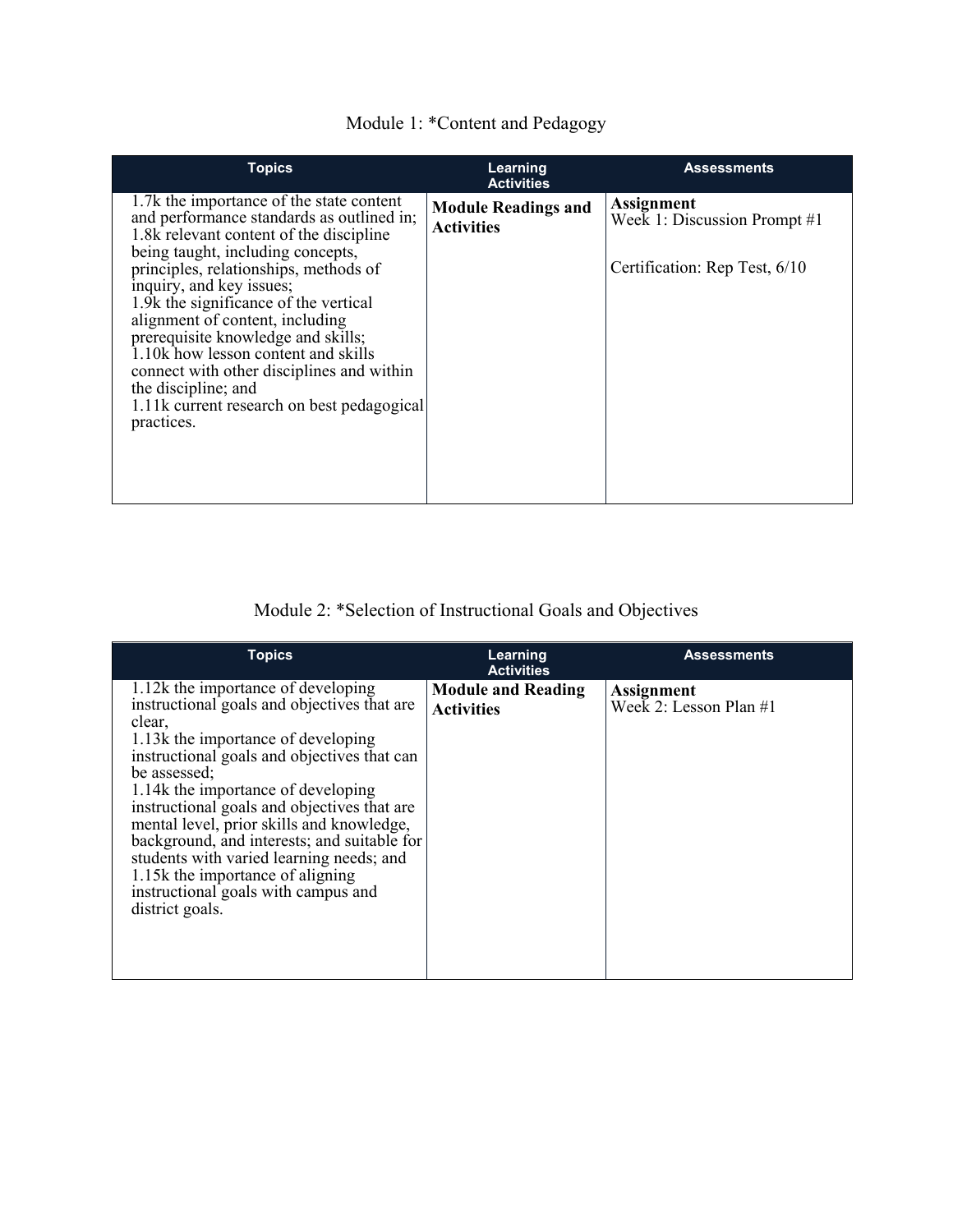| <b>Topics</b>                                                                                                                                                                                                                                                                                                                                                                                                                                                                                                                                                                                                                                                                                                                                                                                                                                                          | Learning<br><b>Activities</b>                  | <b>Assessments</b>                                                                                       |
|------------------------------------------------------------------------------------------------------------------------------------------------------------------------------------------------------------------------------------------------------------------------------------------------------------------------------------------------------------------------------------------------------------------------------------------------------------------------------------------------------------------------------------------------------------------------------------------------------------------------------------------------------------------------------------------------------------------------------------------------------------------------------------------------------------------------------------------------------------------------|------------------------------------------------|----------------------------------------------------------------------------------------------------------|
| 1.19k the importance of designing<br>instruction that reflects the TEKS; 1.20k<br>features of instruction that maximize<br>students' thinking skills; 1.21k the<br>importance of planning lessons and<br>structuring units so that activities<br>achievement, and engage students in<br>learning; progress in a logical sequence;<br>1.22k how materials, technology, and<br>other resources may be used to support<br>instructional content and meet<br>instructional goals and objectives;<br>instructional goals and objectives and<br>engage students in meaningful learning;<br>1.23k the benefits of designing<br>instruction that integrates content across<br>disciplines; adequate opportunities for<br>students to engage in reflection and<br>closure; 1.24k the importance of<br>engaging in continuous monitoring and<br>self-assessment of perspectives. | <b>Module and Reading</b><br><b>Activities</b> | <b>Assignment</b><br>Week 3: Discussion Prompt #2;<br>Lesson Plan #2<br><b>Certification: TExES Exam</b> |

Module 3: \*Designing Coherent Instruction Designing Coherent Instruction

# Module 4: \*Assessment of Student Learning Assessment of Student Learning

| <b>Topics</b>                                                                                                                                                                                                                                                                                                                                                                                                                                                                                                                                                                                                                                                                              | Learning<br><b>Activities</b>                  | <b>Assessments</b>                                                                                 |
|--------------------------------------------------------------------------------------------------------------------------------------------------------------------------------------------------------------------------------------------------------------------------------------------------------------------------------------------------------------------------------------------------------------------------------------------------------------------------------------------------------------------------------------------------------------------------------------------------------------------------------------------------------------------------------------------|------------------------------------------------|----------------------------------------------------------------------------------------------------|
| $1.25k$ the role of assessment in guiding<br>instructional planning; 1.26k the importance<br>of creating assessments that are congruent<br>with instructional objectives; goals and<br>objectives; 1.27k the characteristics, uses,<br>advantages, and limitations of various<br>assessment methods and strategies;<br>1.28k the role of technology in assessing<br>student learning; 1.29k the benefits of and<br>strategies for promoting student self-<br>assessment; 1.30k the connection between<br>the Texas statewide assessment program, the<br>TEKS, needs and instruction;<br>1.31k how to analyze data from local, state,<br>and other assessments using common<br>individuals. | <b>Module and Reading</b><br><b>Activities</b> | <b>Assignment</b><br>Week 4: Lesson Plan #3;<br>Micro-Teach<br><b>Certification: TExES</b><br>Exam |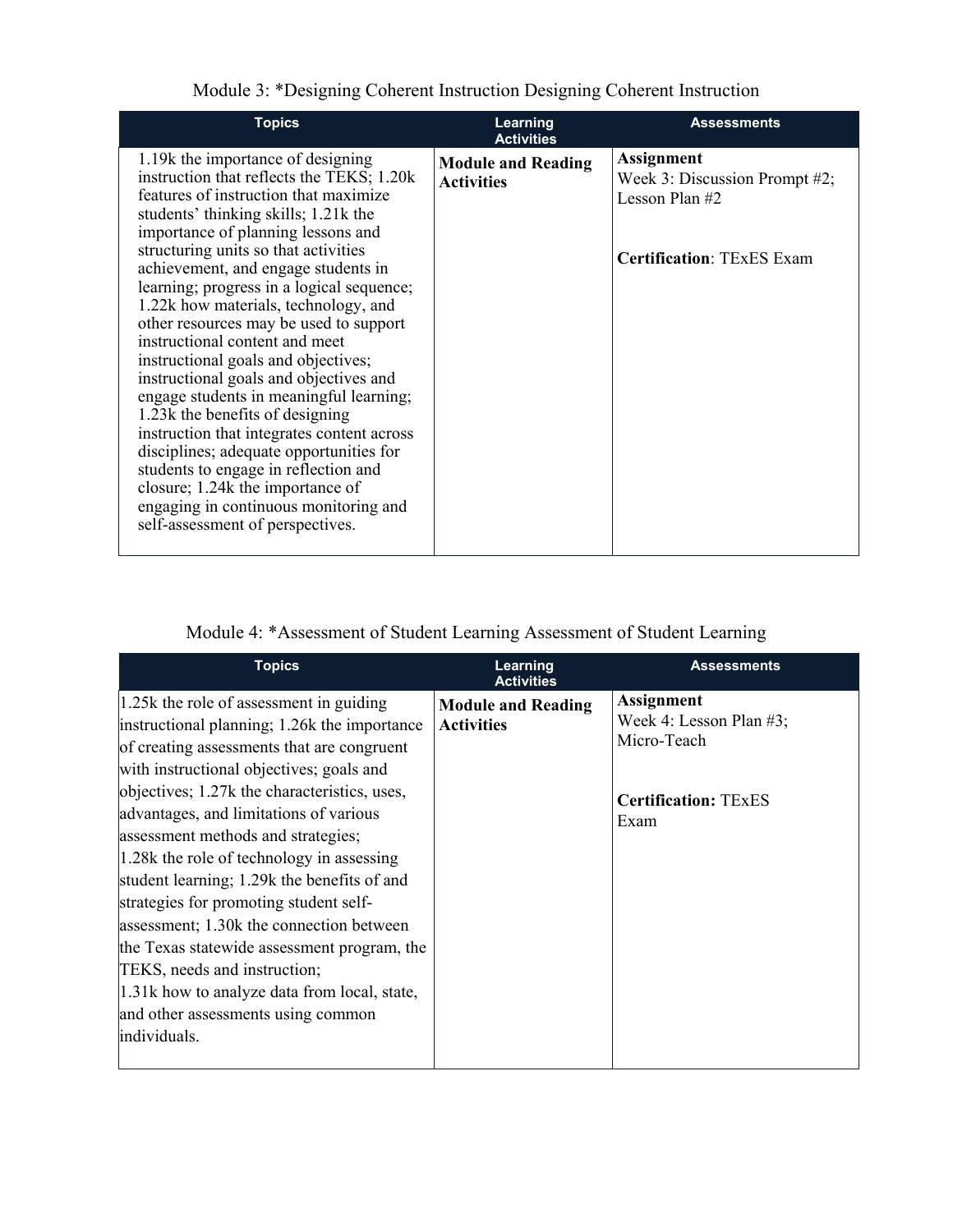| <b>Topics</b>                                                                                                                                                                                                                                                                 | Learning<br><b>Activities</b>                  | <b>Assessments</b>                                                                   |
|-------------------------------------------------------------------------------------------------------------------------------------------------------------------------------------------------------------------------------------------------------------------------------|------------------------------------------------|--------------------------------------------------------------------------------------|
| 1.16k the use of appropriate materials<br>and resources for preparing<br>instruction, learning;<br>1.17k the importance of knowing<br>when to integrate technology into<br>instruction and<br>1.18k the use of resources beyond the<br>campus to help students meet academic. | <b>Module and Reading</b><br><b>Activities</b> | <b>Assignment</b><br>Week 4: Discussion Prompt #3;<br><b>Assessment Starter Pack</b> |

#### Module 5: \*Resources

## **Important University Dates**

*https://www.tamuct.edu/registrar/academic-calendar.html*

## **TECHNOLOGY REQUIREMENTS AND SUPPORT**

## **Technology Requirements**

This course will use the A&M-Central Texas Instructure Canvas learning management system. **We strongly recommend the latest versions of Chrome or Firefox browsers. Canvas no longer supports any version of Internet Explorer.**

Logon to A&M-Central Texas Canvas [https://tamuct.instructure.com/] or access Canvas through the TAMUCT Online link in myCT [https://tamuct.onecampus.com/]. You will log in through our Microsoft portal.

Username: Your MyCT email address. Password: Your MyCT password

## **Canvas Support**

Use the Canvas Help link, located at the bottom of the left-hand menu, for issues with Canvas. You can select "Chat with Canvas Support," submit a support request through "Report a Problem," or call the Canvas support line: 1-844-757-0953.

For issues related to course content and requirements, contact your instructor.

## **Online Proctored Testing**

A&M-Central Texas uses Proctorio for online identity verification and proctored testing. This service is provided at no direct cost to students. If the course requires identity verification or proctored testing, the technology requirements are: Any computer meeting the minimum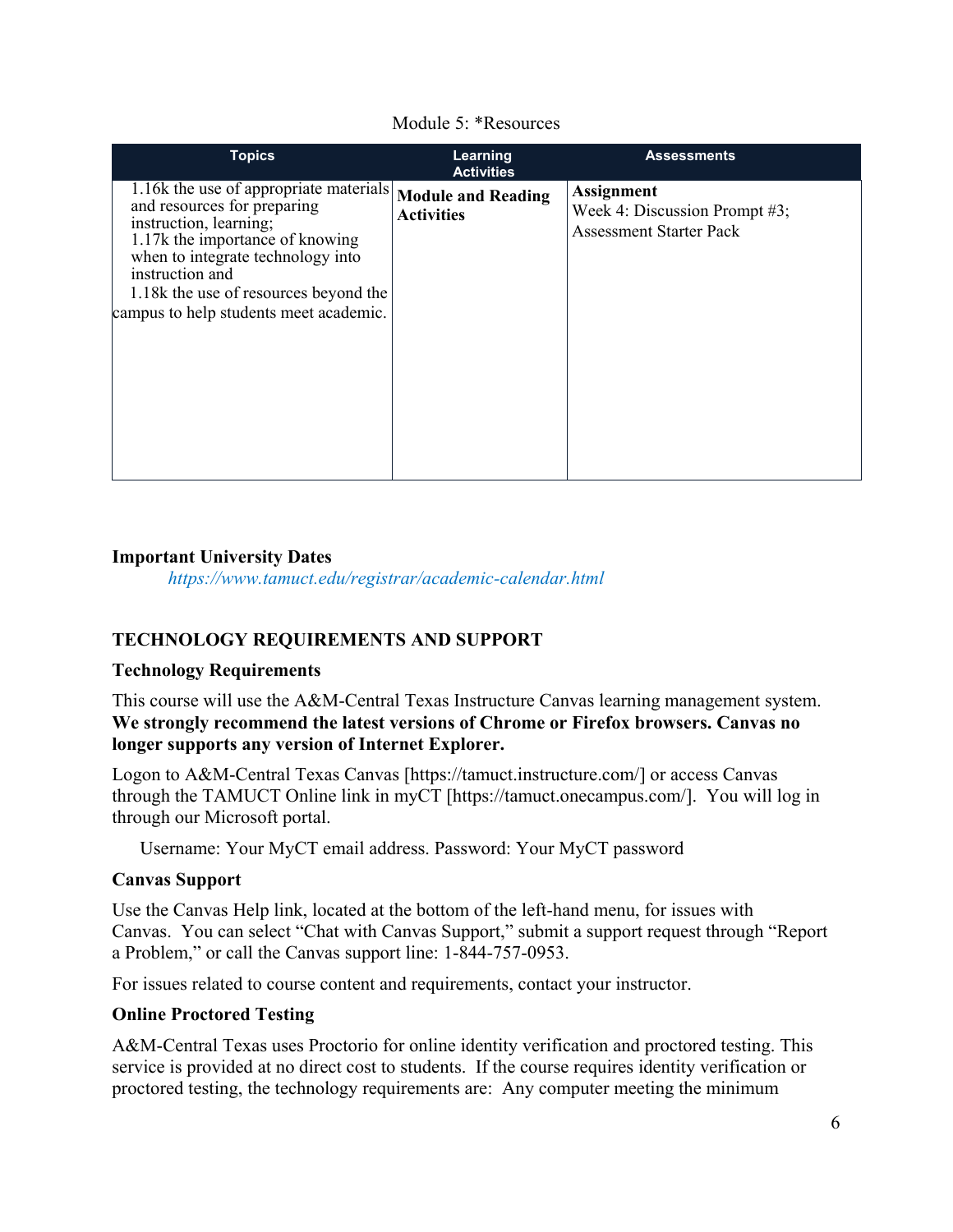computing requirements, plus web camera, speaker, and microphone (or headset). Proctorio also requires the Chrome web browser with their custom plug in.

# **Other Technology Support**

For log-in problems, students should contact Help Desk Central, 24 hours a day, 7 days a week

Email: [helpdesk@tamu.edu](mailto:helpdesk@tamu.edu) Phone: (254) 519-5466 [Web Chat:](http://hdc.tamu.edu/) [http://hdc.tamu.edu] *Please let the support technician know you are an A&M-Central Texas student.*

# **UNIVERSITY RESOURCES, PROCEDURES, AND GUIDELINES**

# **Drop Policy**

If you discover that you need to drop this class, you must complete the [Drop Request](https://dynamicforms.ngwebsolutions.com/casAuthentication.ashx?InstID=eaed95b9-f2be-45f3-a37d-46928168bc10&targetUrl=https%3A%2F%2Fdynamicforms.ngwebsolutions.com%2FSubmit%2FForm%2FStart%2F53b8369e-0502-4f36-be43-f02a4202f612) Dynamic Form through Warrior Web.

[https://dynamicforms.ngwebsolutions.com/casAuthentication.ashx?InstID=eaed95b9-f2be-45f3 a37d-

46928168bc10&targetUrl=https%3A%2F%2Fdynamicforms.ngwebsolutions.com%2FSubmit% 2FForm%2FStart%2F53b8369e-0502-4f36-be43-f02a4202f612].

Faculty cannot drop students; this is always the responsibility of the student. The Registrar's Office will provide a deadline on the Academic Calendar for which the form must be completed. Once you submit the completed form to the Registrar's Office, you must go into Warrior Web and confirm that you are no longer enrolled. If you still show as enrolled, FOLLOW-UP with the Registrar's Office immediately. You are to attend class until the procedure is complete to avoid penalty for absence. Should you miss the drop deadline or fail to follow the procedure, you will receive an F in the course, which may affect your financial aid and/or VA educational benefits.

# **Academic Integrity**

Texas A&M University-Central Texas values the integrity of the academic enterprise and strives for the highest standards of academic conduct. A&M-Central Texas expects its students, faculty, and staff to support the adherence to high standards of personal and scholarly conduct to preserve the honor and integrity of the creative community. Any deviation by students from this expectation may result in a failing grade for the assignment and potentially a failing grade for the course. All academic misconduct concerns will be referred to the Office of Student Conduct. When in doubt on collaboration, citation, or any issue, please contact your instructor before taking a course of action.

For more [information](https://nam04.safelinks.protection.outlook.com/?url=https%3A%2F%2Fwww.tamuct.edu%2Fstudent-affairs%2Fstudent-conduct.html&data=04%7C01%7Clisa.bunkowski%40tamuct.edu%7Ccfb6e486f24745f53e1a08d910055cb2%7C9eed4e3000f744849ff193ad8005acec%7C0%7C0%7C637558437485252160%7CUnknown%7CTWFpbGZsb3d8eyJWIjoiMC4wLjAwMDAiLCJQIjoiV2luMzIiLCJBTiI6Ik1haWwiLCJXVCI6Mn0%3D%7C1000&sdata=yjftDEVHvLX%2FhM%2FcFU0B99krV1RgEWR%2BJ%2BhvtoR6TYk%3D&reserved=0) regarding the Student Conduct process, [https://www.tamuct.edu/studentaffairs/student-conduct.html].

If you know of potential honor violations by other students, you may [submit](https://nam04.safelinks.protection.outlook.com/?url=https%3A%2F%2Fcm.maxient.com%2Freportingform.php%3FTAMUCentralTexas%26layout_id%3D0&data=04%7C01%7Clisa.bunkowski%40tamuct.edu%7Ccfb6e486f24745f53e1a08d910055cb2%7C9eed4e3000f744849ff193ad8005acec%7C0%7C0%7C637558437485262157%7CUnknown%7CTWFpbGZsb3d8eyJWIjoiMC4wLjAwMDAiLCJQIjoiV2luMzIiLCJBTiI6Ik1haWwiLCJXVCI6Mn0%3D%7C1000&sdata=CXGkOa6uPDPX1IMZ87z3aZDq2n91xfHKu4MMS43Ejjk%3D&reserved=0) a report, [https://cm.maxient.com/reportingform.php?TAMUCentralTexas&layout\_id=0].

## **Academic Accommodations**

At Texas A&M University-Central Texas, we value an inclusive learning environment where every student has an equal chance to succeed and has the right to a barrier-free education. The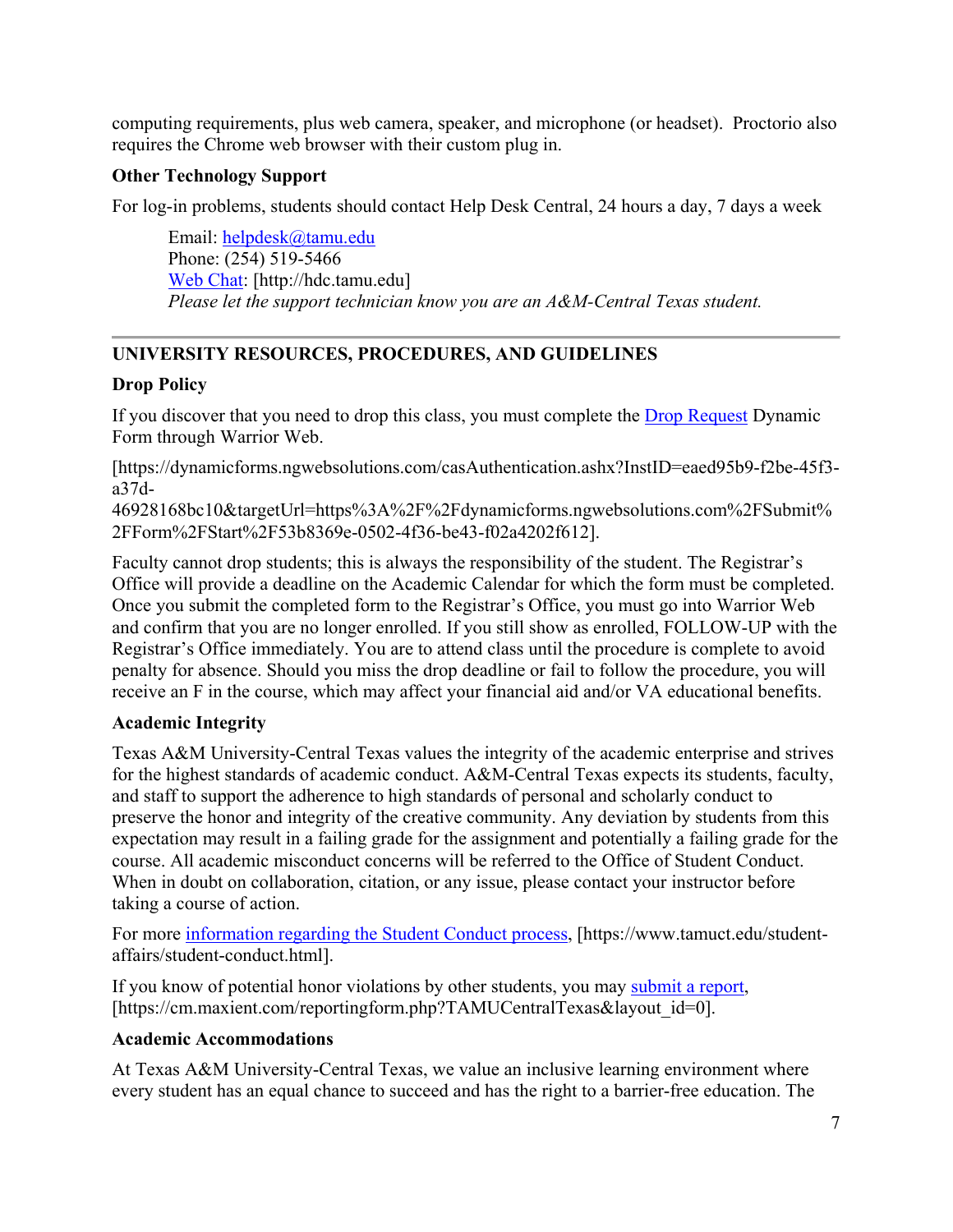Warrior Center for Student Success, Equity and Inclusion is responsible for ensuring that students with a disability receive equal access to the university's programs, services and activities. If you believe you have a disability requiring reasonable accommodations, please contact the Office of Access and Inclusion, WH-212; or call (254) 501-5836. Any information you provide is private and confidential and will be treated as such.

For more information, please visit our [Access & Inclusion](https://tamuct.instructure.com/courses/717) Canvas page (log-in required) [https://tamuct.instructure.com/courses/717]

# **Important information for Pregnant and/or Parenting Students**

Texas A&M University-Central Texas supports students who are pregnant and/or parenting. In accordance with requirements of Title IX and related guidance from US Department of Education's Office of Civil Rights, the Dean of Student Affairs' Office can assist students who are pregnant and/or parenting in seeking accommodations related to pregnancy and/or parenting. Students should seek out assistance as early in the pregnancy as possible. For more information, please visit [Student Affairs](https://www.tamuct.edu/student-affairs/pregnant-and-parenting-students.html) [https://www.tamuct.edu/student-affairs/pregnant-and-parentingstudents.html]. Students may also contact the institution's Title IX Coordinator. If you would like to read more about these [requirements and guidelines](http://www2.ed.gov/about/offices/list/ocr/docs/pregnancy.pdf) online, please visit the website [http://www2.ed.gov/about/offices/list/ocr/docs/pregnancy.pdf].

Title IX of the Education Amendments Act of 1972 prohibits discrimination on the basis of sex and gender–including pregnancy, parenting, and all related conditions. A&M-Central Texas is able to provide flexible and individualized reasonable accommodation to pregnant and parenting students. All pregnant and parenting students should contact the Associate Dean in the Division of Student Affairs at (254) 501-5909 to seek out assistance. Students may also contact the University's Title IX Coordinator.

# **Tutoring**

Tutoring is available to all A&M-Central Texas students, both virtually and in-person. Student success coaching is available online upon request.

If you have a question, are interested in becoming a tutor, or in need of success coaching contact the Warrior Center for Student Success, Equity and Inclusion at (254) 501-5836, visit the Warrior Center at 212 Warrior Hall, or by emailing [WarriorCenter@tamuct.edu.](mailto:WarriorCenter@tamuct.edu)

To schedule tutoring sessions and view tutor availability, please visit Tutor [Matching](https://tutormatchingservice.com/TAMUCT) [Services](https://tutormatchingservice.com/TAMUCT) [https://tutormatchingservice.com/TAMUCT] or visit the Tutoring Center in 111 Warrior Hall.

Chat live with a remote tutor 24/7 for almost any subject from on your computer! Tutor.com is an online tutoring platform that enables A&M-Central Texas students to log in and receive online tutoring support at no additional cost. This tool provides tutoring in over 40 subject areas except writing support. Access Tutor.com through Canvas.

## **University Writing Center**

University Writing Center: Located in Warrior Hall 416, the University Writing Center (UWC) at Texas A&M University–Central Texas (A&M–Central Texas) is a free service open to all A&M–Central Texas students. For the Spring 2022 semester, the hours of operation are from 10:00 a.m.-5:00 p.m. Monday thru Thursday in Warrior Hall 416 (with online tutoring available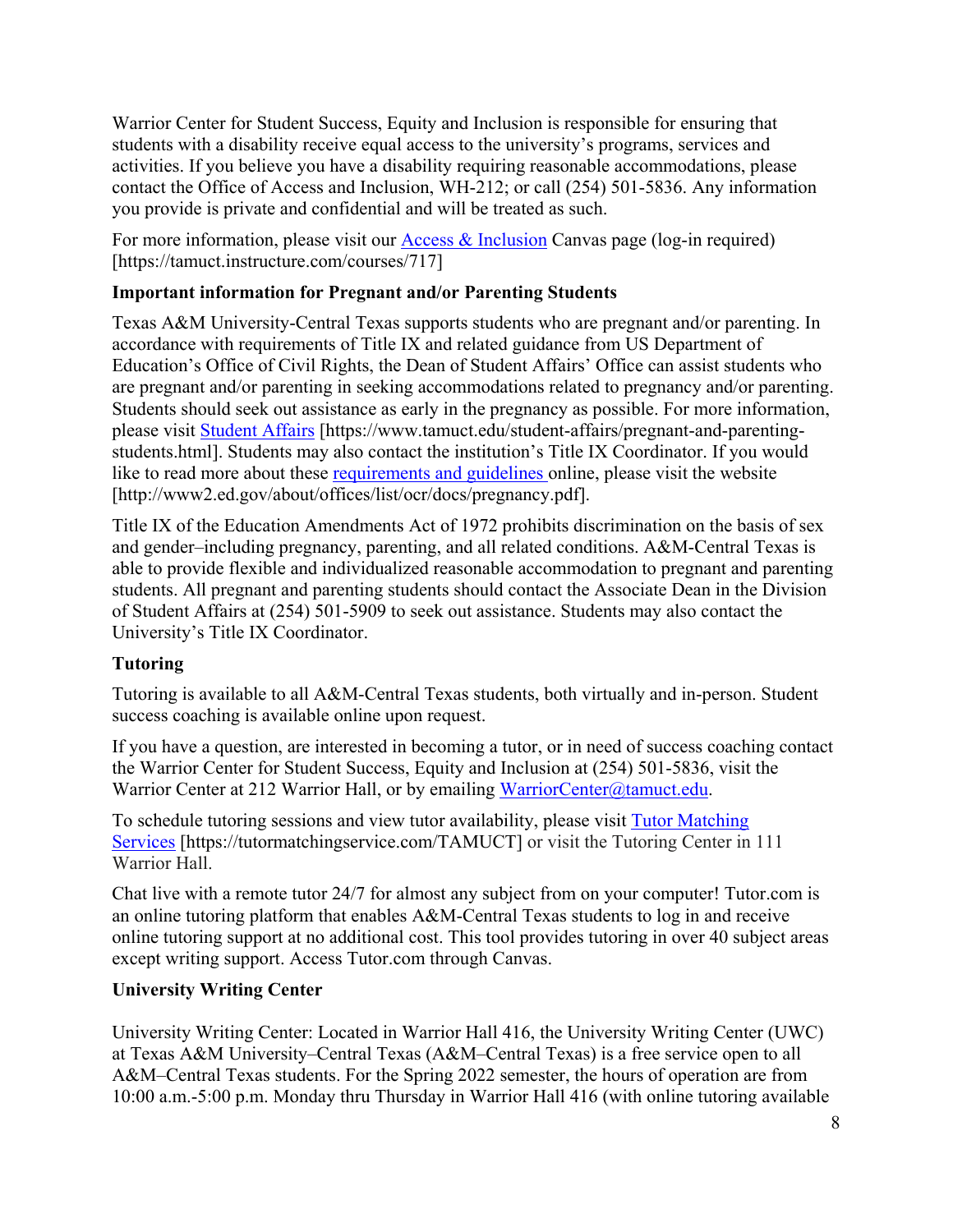every hour as well) with satellite hours available online only Monday thru Thursday from 6:00- 9:00 p.m. and Saturday 12:00-3:00 p.m.

Tutors are prepared to help writers of all levels and abilities at any stage of the writing process. While tutors will not write, edit, or grade papers, they will assist students in developing more effective composing practices. By providing a practice audience for students' ideas and writing, our tutors highlight the ways in which they read and interpret students' texts, offering guidance and support throughout the various stages of the writing process. In addition, students may work independently in the UWC by checking out a laptop that runs the Microsoft Office suite and connects to WIFI, or by consulting our resources on writing, including all of the relevant style guides. Whether you need help brainstorming ideas, organizing an essay, proofreading, understanding proper citation practices, or just want a quiet place to work, the UWC is here to help!

Students may arrange a one-to-one session with a trained and experienced writing tutor by making an appointment via [WCOnline](https://tamuct.mywconline.com/) [https://tamuct.mywconline.com/]. In addition, you can email Dr. Bruce Bowles Jr. at bruce.bowles  $@$ tamuct.edu if you have any questions about the UWC, need any assistance with scheduling, or would like to schedule a recurring appointment with your favorite tutor by making an appointment via [WCOnline](https://tamuct.mywconline.com/)

[https://tamuct.mywconline.com/]. In addition, you can email Dr. Bruce Bowles Jr. at bruce.bowles@tamuct.edu if you have any questions about the UWC, need any assistance with scheduling, or would like to schedule a recurring appointment with your favorite tutor.

# **University Library**

The University Library provides many services in support of research across campus and at a distance. We offer over 200 electronic databases containing approximately 400,000 eBooks and 82,000 journals, in addition to the 96,000 items in our print collection, which can be mailed to students who live more than 50 miles from campus. Research guides for each subject taught at A&M-Central Texas are available through our website to help students navigate these resources. On campus, the library offers technology including cameras, laptops, microphones, webcams, and digital sound recorders.

Research assistance from a librarian is also available 24 hours a day through our online chat service, and at the reference desk when the library is open. Research sessions can be scheduled for more comprehensive assistance, and may take place virtually through WebEx, Microsoft Teams or in-person at the library. Schedule an [appointment](https://nam04.safelinks.protection.outlook.com/?url=https%3A%2F%2Ftamuct.libcal.com%2Fappointments%2F%3Fg%3D6956&data=04%7C01%7Clisa.bunkowski%40tamuct.edu%7Cde2c07d9f5804f09518008d9ab7ba6ff%7C9eed4e3000f744849ff193ad8005acec%7C0%7C0%7C637729369835011558%7CUnknown%7CTWFpbGZsb3d8eyJWIjoiMC4wLjAwMDAiLCJQIjoiV2luMzIiLCJBTiI6Ik1haWwiLCJXVCI6Mn0%3D%7C3000&sdata=KhtjgRSAw9aq%2FoBsB6wyu8b7PSuGN5EGPypzr3Ty2No%3D&reserved=0) [here](https://nam04.safelinks.protection.outlook.com/?url=https%3A%2F%2Ftamuct.libcal.com%2Fappointments%2F%3Fg%3D6956&data=04%7C01%7Clisa.bunkowski%40tamuct.edu%7Cde2c07d9f5804f09518008d9ab7ba6ff%7C9eed4e3000f744849ff193ad8005acec%7C0%7C0%7C637729369835011558%7CUnknown%7CTWFpbGZsb3d8eyJWIjoiMC4wLjAwMDAiLCJQIjoiV2luMzIiLCJBTiI6Ik1haWwiLCJXVCI6Mn0%3D%7C3000&sdata=KhtjgRSAw9aq%2FoBsB6wyu8b7PSuGN5EGPypzr3Ty2No%3D&reserved=0) [https://tamuct.libcal.com/appointments/?g=6956]. Assistance may cover many topics, including how to find articles in peer-reviewed journals, how to cite resources, and how to piece together research for written assignments.

Our 27,000-square-foot facility on the A&M-Central Texas main campus includes student lounges, private study rooms, group work spaces, computer labs, family areas suitable for all ages, and many other features. Services such as interlibrary loan, TexShare, binding, and laminating are available. The library frequently offers workshops, tours, readings, and other events. For more information, please visit our Library [website](https://nam04.safelinks.protection.outlook.com/?url=https%3A%2F%2Ftamuct.libguides.com%2Findex&data=04%7C01%7Clisa.bunkowski%40tamuct.edu%7C7d8489e8839a4915335f08d916f067f2%7C9eed4e3000f744849ff193ad8005acec%7C0%7C0%7C637566044056484222%7CUnknown%7CTWFpbGZsb3d8eyJWIjoiMC4wLjAwMDAiLCJQIjoiV2luMzIiLCJBTiI6Ik1haWwiLCJXVCI6Mn0%3D%7C1000&sdata=2R755V6rcIyedGrd4Os5rkgn1PvhHKU3kUV1vBKiHFo%3D&reserved=0) [http://tamuct.libguides.com/index].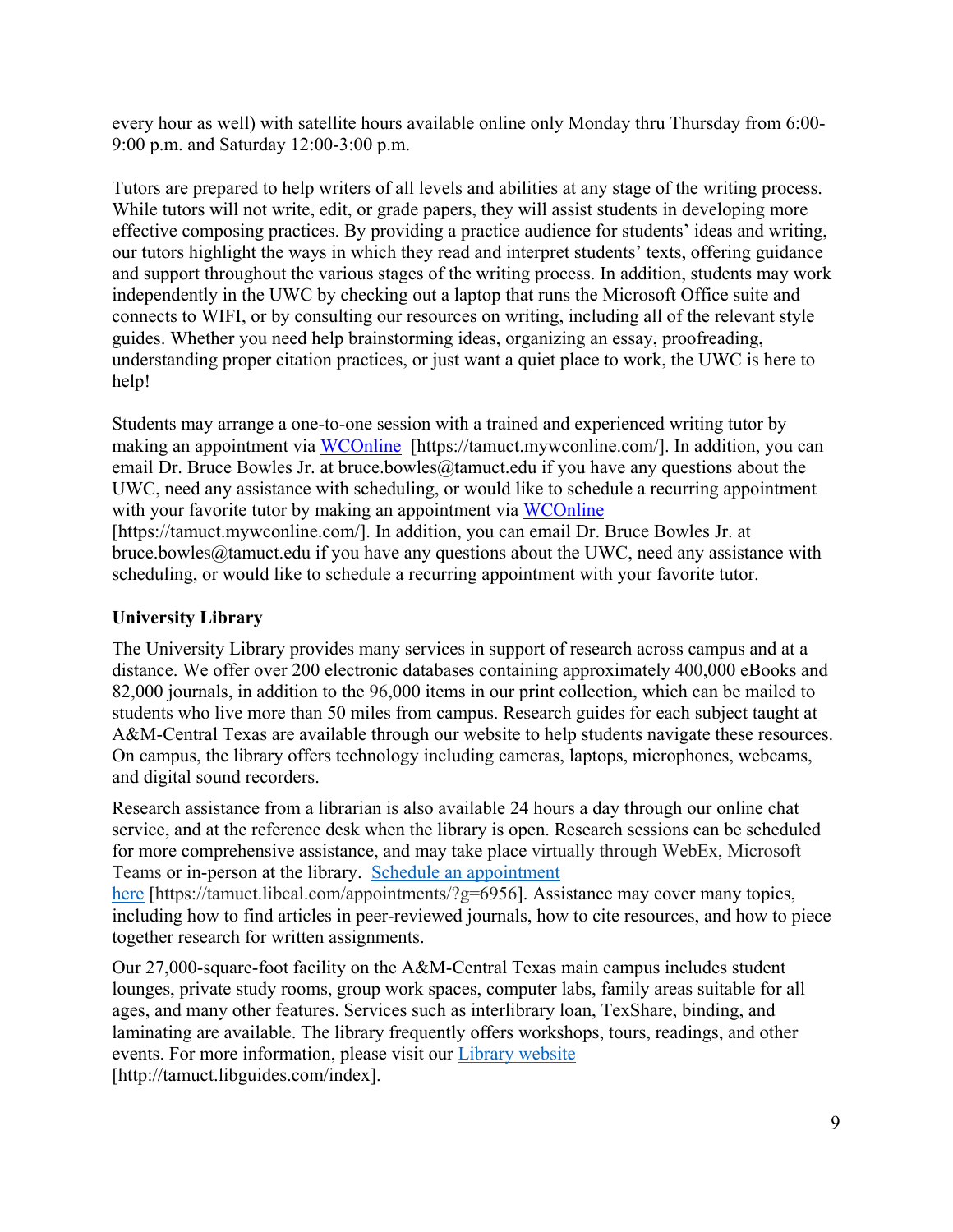# **OPTIONAL POLICY STATEMENTS**

#### **A Note about Sexual Violence at A&M-Central Texas**

Sexual violence is a serious safety, social justice, and public health issue. The university offers support for anyone struggling with these issues. University faculty are mandated reporters, so if someone discloses that they were sexually assaulted (or a victim of Domestic/Dating Violence or Stalking) while a student at TAMUCT, faculty members are required to inform the Title IX Office. If you want to discuss any of these issues confidentially, you can do so through Student Wellness and Counseling (254-501-5955) located on the second floor of Warrior Hall (207L).

Sexual violence can occur on our campus because predators often feel emboldened, and victims often feel silenced or shamed. It is incumbent on ALL of us to find ways to actively create environments that tell predators we don't agree with their behaviors and tell survivors we will support them. Your actions matter. Don't be a bystander; be an agent of change. For additional information on campus policy and resources visit the [Title IX webpage](https://www.tamuct.edu/compliance/titleix.html) [\[https://www.tamuct.edu/compliance/titleix.html\]](https://www.tamuct.edu/compliance/titleix.html).

#### **Behavioral Intervention**

Texas A&M University-Central Texas cares about the safety, health, and well-being of its students, faculty, staff, and community. If you are aware of individuals for whom you have a concern, please make a referral to the Behavioral Intervention Team. Referring your concern shows you care. You can complete the [referral](https://cm.maxient.com/reportingform.php?TAMUCentralTexas&layout_id=2) online

[https://cm.maxient.com/reportingform.php?TAMUCentralTexas&layout\_id=2].

Anonymous referrals are accepted. Please see the [Behavioral Intervention Team](https://www.tamuct.edu/bit) website for more information [https://www.tamuct.edu/bit]. If a person's behavior poses an imminent threat to you or another, contact 911 or A&M-Central Texas University Police at 254-501-5805.

## **OTHER POLICIES**

#### **Communication**

It is the expectation that all students use and check their TAMUCT email account and Canvas Announcements daily for class updates and university notices. Communication is vital in all classes and therefore, an expectation to be successful. Please utilize both your student email and Canvas email for interactions with your Professor.

#### **Professionalism**

As a pre-service teacher, it is expected that a high level of professionalism be used at all times. This includes interactions with peers, faculty and staff, and property. In the event there is a concern about excessive phone use, working on something other than classwork on a laptop, lack of participation in class, absences, arriving late or leaving early, a conversation will occur with the professor of record. At any time there is a question, concern or suggestion, please contact your professor of record for a meeting.